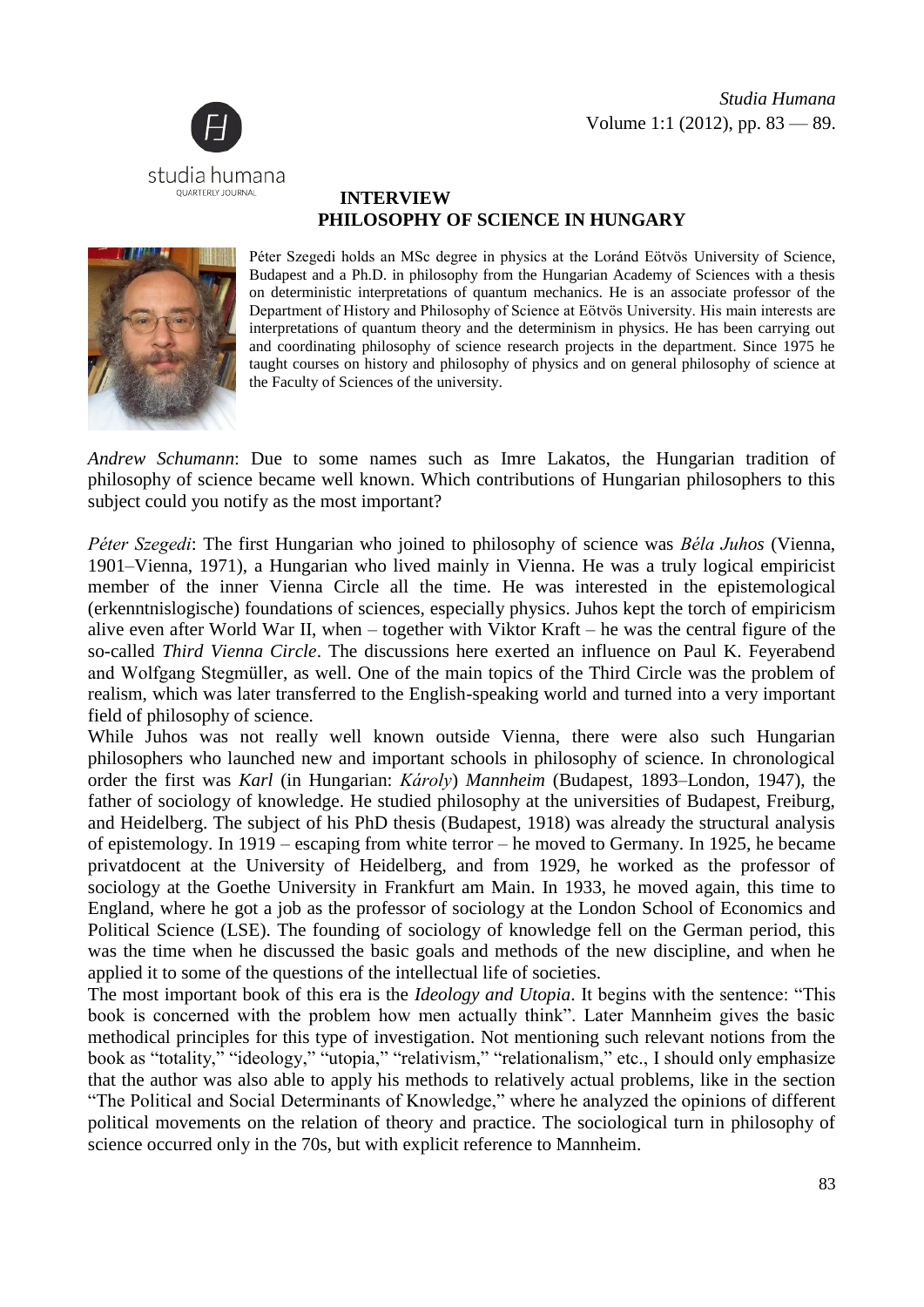Mannheim's life history in some aspects is similar to that of *Michael* (*Mihály*) *Polányi* (Budapest, 1891–Northampton, 1976). Polányi studied medicine in Budapest, thus served as a physician in the army during World War I. His PhD thesis (Budapest, 1917) was written in physical chemistry. When Mannheim moved to Germany, Polányi did the same. Polányi worked as a chemist at Kaiser Wilhelm Institute in Berlin. According to his son, the Nobel-prize winner John C. Polanyi (born in Berlin, educated in Manchester, living in Toronto), his father was an excellent physical chemist in their common research area (reaction kinetics). Michael Polányi had two other Nobel-prize winner disciples, Eugene (Jenő) P. Wigner and Melvin Calvin. In 1933 – parallel with Mannheim – Polányi moved to England and became the professor of physical chemistry at the University of Manchester. In England, they were in correspondence, they collaborated in publishing Polányi's works (Mannheim was general editor at Routledge), and they discussed different problems in the Moot circle. Some of their views on society and economics were in sharp contradiction, but in philosophy of science both of them fought against positivistic approaches.

Perhaps these discussions lead to Polányi's turn to philosophy of science. Therefore, in 1948 University of Manchester created him a chair of social science. The radically non-mainstream ideas – developed during his stay in England – attained full growth for the beginning of 50s and were published mainly in his *Personal Knowledge*. According to Polányi, beyond our explicit, articulate knowledge, we also have a tacit, inarticulate, unformalizable knowledge, based on experience and practice. By the words of Polányi: "we can know more than we can tell". His expressive examples are riding a bike and swimming, where we cannot say, how we manage it, but we do. We can transfer tacit knowledge to other people only by interactions. Connecting perception to the subject, he claimed that explicit knowledge is founded on the tacit one. Tacit knowledge gives a personal context to epistemology. However, the requirement of objectivity and the personal character of knowledge are not in contradiction with each other. On the contrary, science is only able to approach reality because it is personal. Tacit knowledge and personal commitments lead us to discoveries and theories (or in general, to creative acts), too. Tacit knowledge – as Polányi extrapolates from the Zande tribal beliefs to science – seeks for stability with the help of three kinds of mechanisms: circularity (vicious circles of belief systems), epicyclical (self-expanding) theories, and the principle of suppressed nucleation (prevents the germination of any alternative concepts). Kuhn's paradigm has rather similar features, as Kuhn himself admits (Kuhn sometimes attended Polányi's lectures). Polányi's influence had some role in Feyerabend's turn to the practical side of science as well. Sociologists of science used the concept of tacit knowledge in the 70s.

Undoubtedly, the most widely recognized Hungarian philosopher of science is *Imre Lakatos* (Debrecen, 1922–London, 1974). He began to study mathematics, physics, and philosophy at the University of Debrecen, where his youngest professor was *Árpád Szabó*, who later became a famous historian of mathematics. After the liberation of Debrecen (and later Budapest) by the Red Army, Lakatos went into politics, and participated in the organization of the already legal Hungarian Communist Party. He worked in the cultural, scientific, and educational area of the administration, helped to lay the foundations of the new system (and destroy the old one). Meanwhile, he did not loose his interest in sciences and philosophy, he took part in *Georg* (*György*) *Lukács*' seminar in Budapest. In 1947, he defended his doctoral dissertation in Debrecen with the title *On the Sociology of Concept Formation in Natural Sciences*. In 1949 – because of obscure reasons – he fell into disgrace: one after the other, he lost his scholarship, his job in the Ministry of Education, his flat, his party membership, and finally, he was transferred to the labor camp of Recsk (gulag in North-Hungary) for more than three years.

After his release, he began to work on mathematical problems. He also translated a few books on mathematics to Hungarian, e.g. *György Pólya*'s book on heuristical methods. Recognizing his talent, Alfréd Rényi, founding director of the Institute of Applied Mathematics of the Hungarian Academy of Sciences (HAS) employed him, first as a librarian, then as a researcher. This was the time, when Lakatos – also reading philosophical literature – was acquainted with Popper's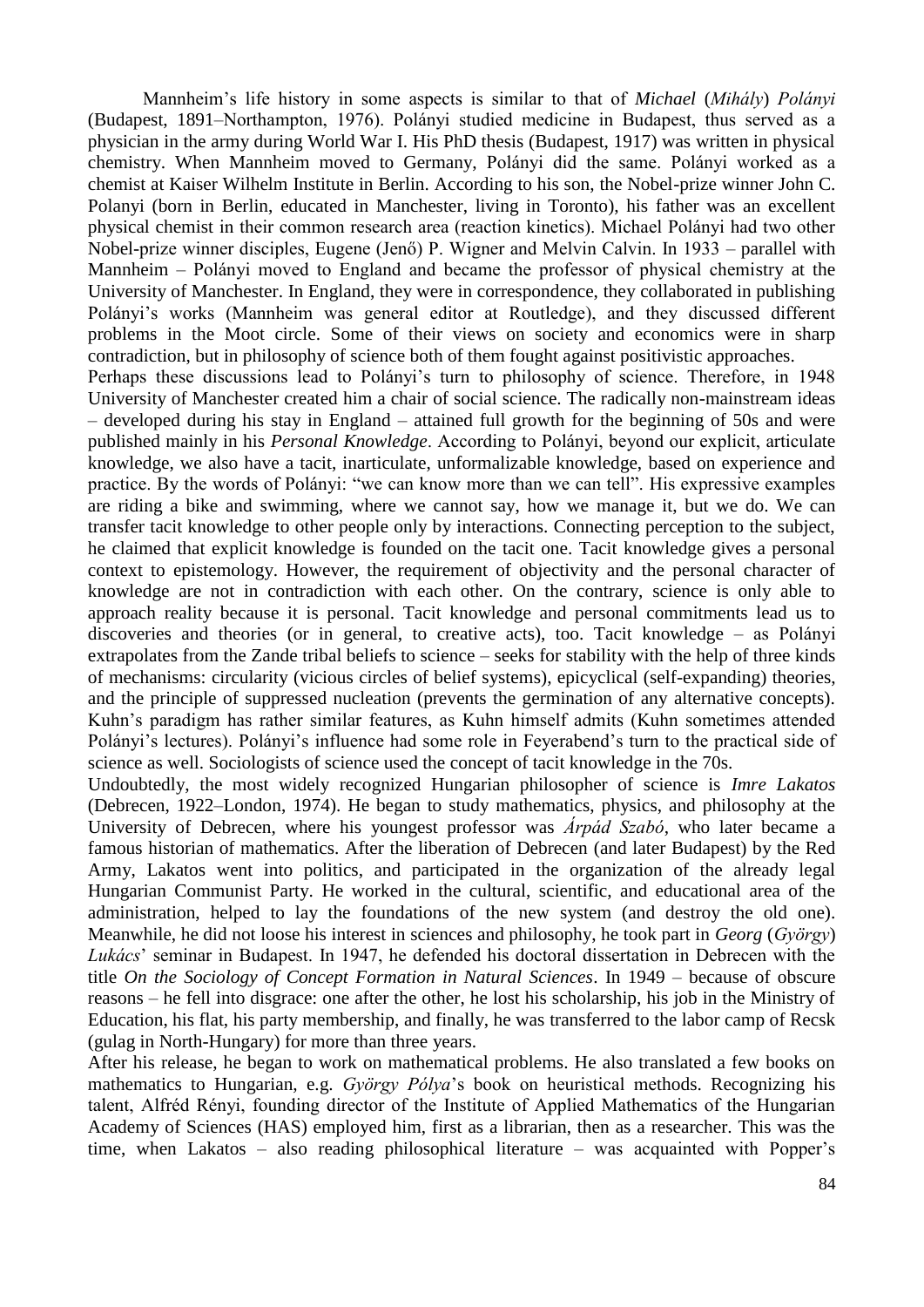philosophy of science. After the 1956 revolution, his situation was hopeless from several points of view, so he left Hungary and rather quickly got a Rockefeller fellowship in philosophy at the University of Cambridge. The title of his PhD thesis was *Essays in the Logic of Mathematical Discovery*, and the content bore marks of Pólya's and Popper's thinking. *Proofs and Refutations* was developed from this paper. In 1960, Lakatos went to Popper's department at LSE. He became a radical anti-Marxist and Popperian. After a while, he broke with Popper's philosophy of science and formed his own one, the so-called "methodology of scientific programmes." Because of his early death, his "big book(s)" have not been written, but we have some long papers from which it is possible to reconstruct his views. Based on these reconstructions, some colleagues consider Lakatos the most talented philosopher of science in the 20th century.

The roots of Lakatos's own philosophy of science can be found partly in Pólya's heuristics, but he was also influenced – straining through the Lukácsian filter – by the Hegelian and Marxist ideas, and the communist political practice in Hungary. The motivation was perhaps to take back – at least in some measure, after all the hard core is a variation of the paradigm – the Kuhnian turn with its (apparently) irrational and non-explicable revolution, which interrupts the development. In favor of this, he introduced the competing research programs as historical series of theories, linked by a common hard core and heuristics. This core is irrefutable as the result of the functioning of the negative part of heuristics. The scientific research program has positive heuristics, too, which give ideas for the further developing of theories. For the development of the research program, it is necessary to eliminate the old theories via "minor crucial experiments", while "major crucial experiments" decide between two competing research programs. According to Lakatos, these latter kinds of experiments are seen – only with hindsight, occasionally several decades later – to have been crucial, actually they do not exist in falsificationist sense.

Lakatos used the criteria of progressivity and degenerativity for solving the problem of elimination of research programs. Of course, the evaluation of a program can change with time, and Lakatos wanted to evaluate the programs only in the long run. Lakatos also applies progression as a metacriterion for rationality and for the models of philosophy of science itself (of course, based on this criterion, his methodology gives a wider rational reconstruction for history of science than the rival models made by Popper, Polányi, Kuhn, Feyerabend, or Toulmin). The importance of Lakatos's work for the philosophy of science community is demonstrated by the fact that the most prestigious prize of the profession bears his name (Lakatos Award).

*A.Sch.*: Which Hungarian schools of philosophy of science are still heavyweight? What are their results?

*P.Sz*.: *Márta Fehér*, who became more or less the master of the whole recent generation working on these problems, founded the first group on philosophy of science in Hungary. She exerted the upmost influence on Hungarian philosophy of science. She began her researches in history of science (especially on the 17th century), but always with erudition in philosophy of science. She translated Newton's *The System of the World* and the Bentley-letters. Turning to philosophy of science, she has never truly committed to any school. Some Popperian influence can be detected on the first Hungarian philosophy of science textbook written by Fehér and *László Hársing* in 1976. Then her favorite is Kuhn, she wrote for example the afterword to the Hungarian edition of *The Structure of Scientific Revolutions,* and published a book on incommensurability (in Hungarian). The analytic approach was never alien to her, but she likes the sociological approaches (especially the "strong program"), as well. In the last decade, she has also supported the hermeneutic approach. Besides research, she has always given lectures and not only in the regular way. In the 80s, she organized a philosophy of science circle – with *Imre Hronszky* and *Tibor Szécsényi* – for the interested colleagues, and she was a leading figure in the one-week courses of the Center of Continuing Education for Philosophy Teachers. The young Hungarian philosophers were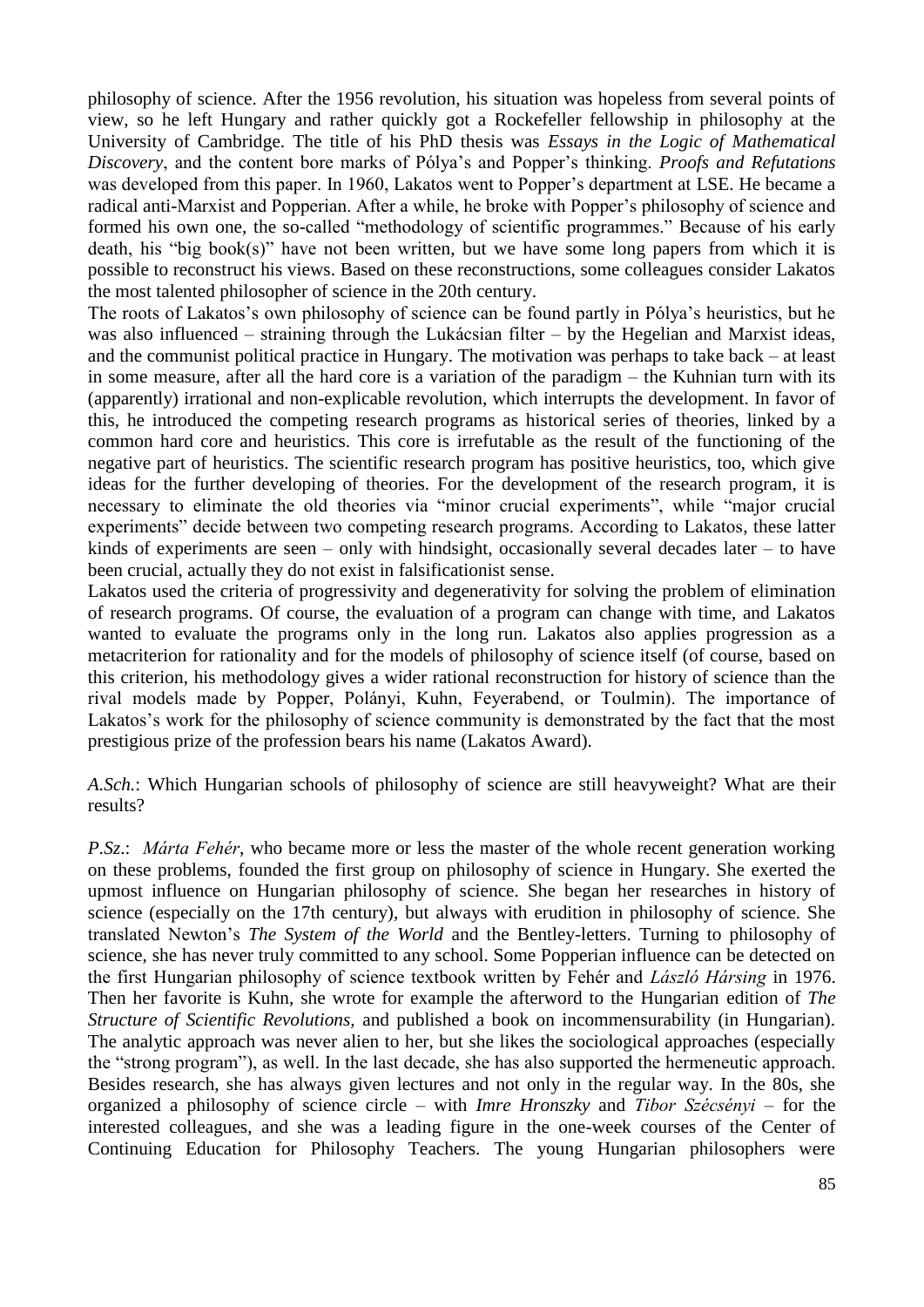acquainted with theories of scientific development, i.e. with Feyerabend, Lakatos, Laudan, Toulmin, etc. through her lectures and papers. Márta Fehér also contributed to the propagation of philosophical culture by her translations of Neurath, Schlick, Carnap, Peirce, and Berkeley.

As Fehér worked at the Department of Philosophy (now Department of Philosophy and History of Science) of Budapest University of Technology (now Budapest University of Technology and Economics), one of the philosophy of science centers was formed there. Fehér's co-worker in this area was Hronszky, who had come from the Department of Philosophy (now Department of History and Philosophy of Science) at the Faculty of Natural Sciences of Loránd Eötvös University of Science (ELTE). He was interested in philosophy, sociology, and history of science and technology. Later on, he also took up innovation research and management, and founded the Department of Innovation Studies and History of Technology at his university. Some of Fehér's engineer students converted to philosophy of science, e.g. *Tihamér Margitay*, who is the head of the department recently. In 1998, they successfully started a PhD school in history and philosophy of science, the only one existing in Hungary. The school is a well-functioning one; it has  $5 - 10$  new students every year, so young blood is guaranteed, there are talented young people at the department, as *Benedek Láng*, *János Tanács*, and *Gábor Zemplén*.

Another center formed from the above-mentioned HPS department at the Faculty of Natural Sciences of ELTE. From the middle of the 70s, the average Marxist philosophy department was gradually filled in with young people coming from natural sciences, mainly from physics. Of course, the latter small group was interested in philosophy of physics at first, but later on, one or other also reached general problems in philosophy of science, history of physics, sociology, and hermeneutics of science, etc. *Miklós Rédei* (at LSE since 2007) and I began with researches in quantum mechanics, Rédei rather from a logical and mathematical, while me from a philosophical and historical point of view, but we had common areas of interests, too. Rédei specialized in the problem of non-existence of hidden parameters in quantum mechanics first, then in Reichenbach's common cause theory. On the latter subject, he worked together with *László E. Szabó* (who had a job at the department at the end of the 70s, but later on, he took a job at the Theoretical Physics Research Group of HAS, and recently, he is a professor at the Department of Logic at the Faculty of Humanities of ELTE), and with Rédei's student, *Gábor Hofer-Szabó*. In the last decade, Rédei was engaged – among others – with the heritage of John von Neumann.

*László Ropolyi* was concerned with the philosophical problems of thermodynamics first, but his range of interest has broadened, and now he deals, among others, with the problems of computers and Internet, and with the philosophical, sociological and hermeneutical approaches to science. After the regime change, the department was transformed – in a long process – into the Department of History and Philosophy of Science, and *György Kampis* was invited to lead it. He came from biology and broke into philosophy of science with his book on self-modifying systems, which had a part on epistemology. Since, he has been interested in complexity, the mind-body question, different aspects of the evolution theory (he newly translated Darwin's *The Origin of Species* into Hungarian), new approaches of classical problems like causality, and modeling biological systems. *Gábor Kutrovátz* is the youngest member of the group; he began his studies with the philosophical and historical aspects of the "heat death" concept, then he dealt with Lakatos and Árpád Szabó in the context of the modern history of philosophy of science and mathematics, and recently he wrote on the epistemology of Science War and conflicts between sciences and "pseudosciences."

Besides the two universities, the third center for philosophy of science is the Institute of Philosophy of HAS. Earlier, there was a largish group for epistemology, but it has been ceased and now only a few members of the institute constitute a group for philosophy of science. *Vera Békés*, coming from linguistics, expanded the Kuhnian theory of scientific development, called the "missing paradigm" model. According to Békés, there are not two, but three paradigms, in the process of scientific revolution, one of them, as an "island", or "inclusion" coming from the earlier stage of development. In her opinion, this model is able to keep the incommensurability thesis and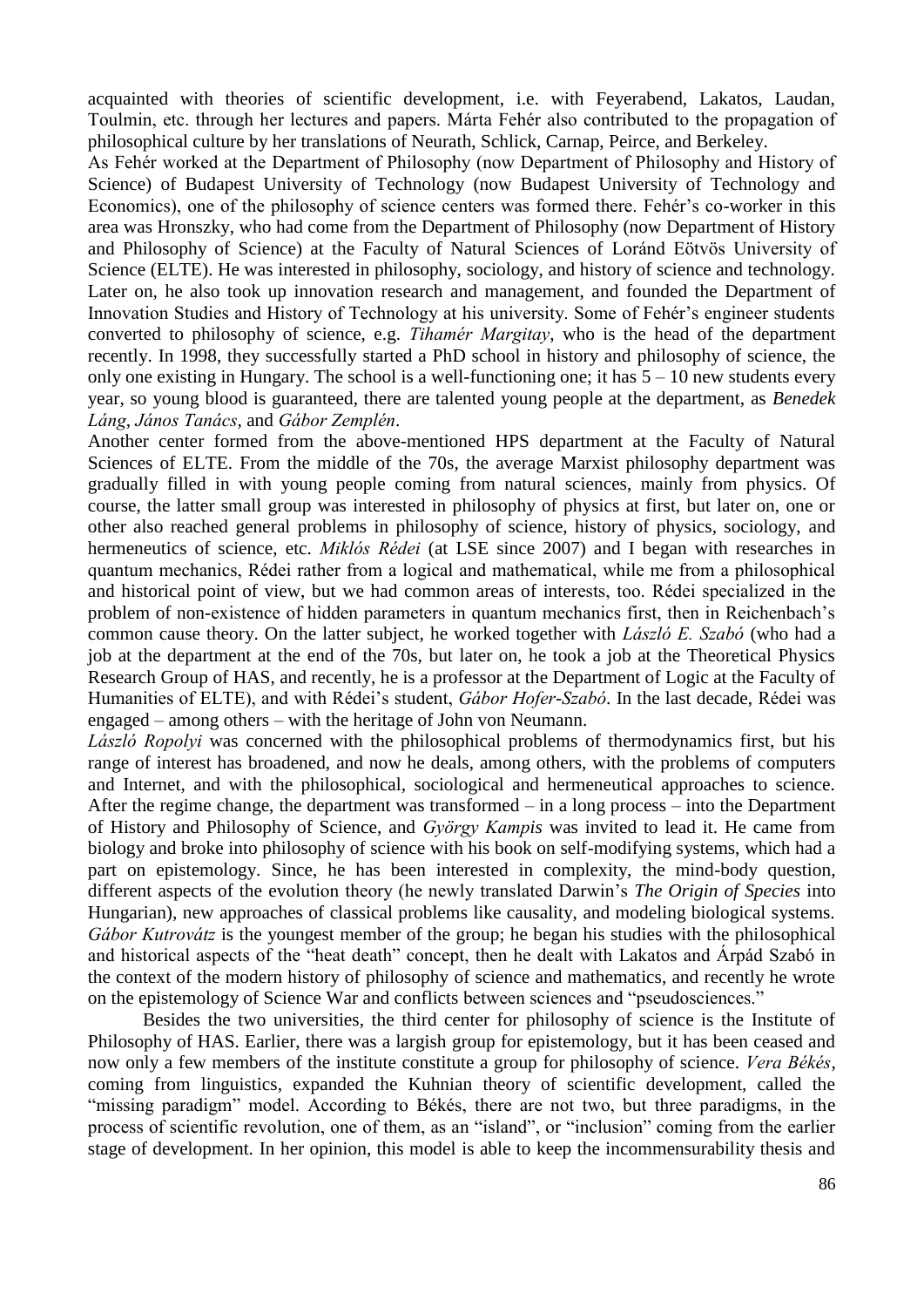discontinuity, but can solve their paradoxes and fits more to the real history of science than the original Kuhnian theory. Her example for the "missing paradigm" is the Humboldtian program for science at the University of Göttingen (Georg-August-Universität) from the end of the 18th century until the first decades of the 19th century. Unfortunately, Békés' book was published only in Hungarian, and her short English paper appeared only in the periodical of the Institute of Philosophy of HAS, hence the international community of philosophers has not recognized it. *János Laki*, among others, has been also dealing with Kuhn, and published a book on his researches (in Hungarian). In 2010, during the – politically motivated – debates in the Institute he was fired out based on faked reasons, recently he became a member of Forrai's department, which will the last, I will mention. Another member of the group, *András Benedek* was interested in the philosophical and historical problems of mathematics. *László Székely* works on the philosophical-epistemological background of relativity theory and modern cosmology, the hermeneutic approach of sciences, and the relationship between science and religion (anthropic principle and intelligent design). The Institute was recently merged to a huge Research Institute of Humanities, further dismissals are expected, so the little group is in danger.

*Gábor Forrai* at the Department of Philosophy at University of Miskolc founded a relatively newly formed philosophy of science group. Forrai received his PhD degree at University of Notre Dame, Indiana, where he studied scientific realism. First, he worked at the Institute of Philosophy of HAS, later he went to University of Miskolc to teach, and now he is the director of the Institute of Philosophy there. He applies the analytic tradition in a wide sense and he is mainly interested in realism, Locke, and the theory of mind. He has translated many papers into Hungarian including Lakatos' most important essays. In his Institute, work two other philosophers of science, *Gergely Ambrus* and *Tamás Demeter*, both mainly engaged in philosophy of mind, as well. Demeter graduated already at Miskolc, and so did *László Nemes*, who is now working at the Institute for Behavioral Sciences, University of Debrecen in the fields of philosophy of biology, philosophy of ethology, evolutionary psychology, and bioethics.

*A.Sch*.: The Maecenas George Soros is the best known Hungarian the world over. How can you estimate his role in the transition from communism to capitalism in post-Socialist countries and in the development of Hungarian contemporary science and education?

*P.Sz.: George* (*György*) *Soros* came (back) to Hungary in 1984. One of its first actions was raining free copy machines on Hungarian libraries and universities. In a country, where to all copy machines belonged a responsible person, whose name was given down to the Ministry of Internal Affairs. This was a very smart tactics for loosen up the system.

The aim of his educational programs was also – at least partly – to build an open society. For instance, several hundreds of English teachers could take part in 5 weeks courses in the USA. They strengthened their English, learned new teaching methods and were acquainted with a country, which was earlier impossible for most of them. Coming back, they started to spread their experiences.

The Soros Foundation played a very important role in the development of Hungarian science, partly with the support of libraries, and especially through improvement of the international connections. It provided some scholarships for young Hungarians – for instance, the present prime minister of Hungary could spend a few months in Oxford – and offered numerous grants for scientific tourism, too, mainly for participating on conferences.

Concerning philosophy of science, Soros founded "The Popper Project" affiliated with the Central European University, founded also by Soros in Budapest (later on the Project moved to Vienna). The aim of the Project was not only the Popper research, but also to publish Popper's manuscripts (see e.g. "The Myth of the Framework", "Knowledge and the Body-Mind Problem"), and to translate his books into many languages. The Project organized dozens of workshops and summer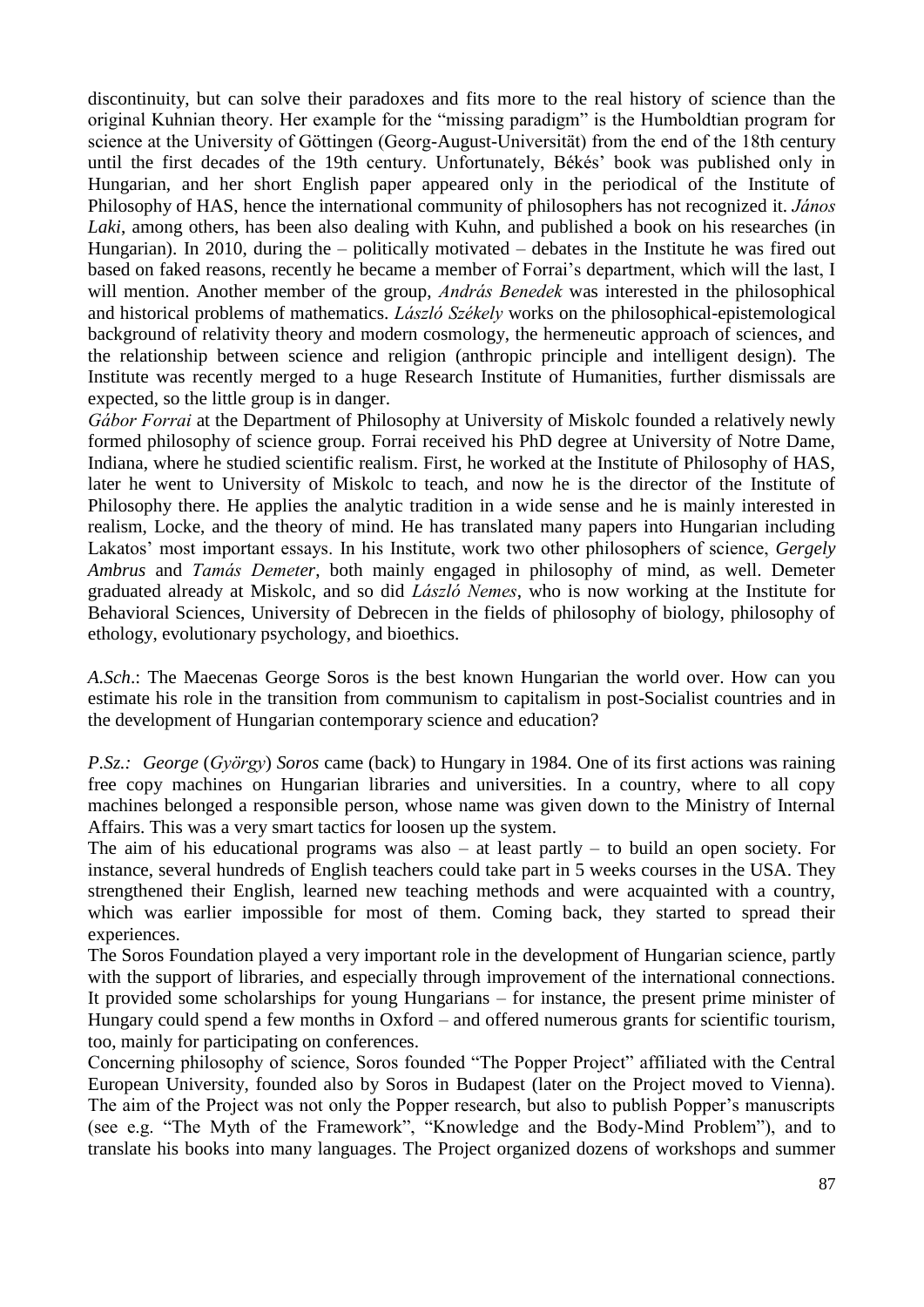schools for translators (among them many philosophers) of East Europe and FSU. The Soros Foundation, the Central European University, and Soros' Open Society Foundation assumed – at least partly – the financial support for these translations.

*A.Sch*.: Why are so huge and expansive projects like Large Hadron Collider implemented? Can we expect that this collider will give us absolutely new data causing a scientific revolution? What do you think if the God particle, Higgs boson, will be detected some day or other in fact?

*P.Sz.*: Why physicists should like to build larger and larger equipments? – This is not a question. The more interesting question is: Why do politicians give so huge amounts of money for these projects? I know two possible answers from the 70's. The first came from some counter-movements of science. Those left-wing sociologists told that the politicians wanted to withdraw the best minds from the society. "Let the children play!" They do not make revolution meanwhile. The second follows from an idea by Fred Hoyle, the astrophysicist and science fiction writer. In an article he wrote, that the complexity of particle accelerators had reached the complexity of society. Who are experts in operating an accelerator? Of course the particle physicists. Therefore, we have to give the power or the administration to the particle physicists. If Hoyle's argumentation was valid, than the LHC is nothing other than a training school for managers of the world, and it is worth the price. I think a third answer is nearer the truth. The keyword is the nationalism, even in its internationalist form. In the middle of 80's I have seen a documentary, titled "The Geneva Event". The subject was the constructing the forerunner of LHC, the proton-antiproton collider at CERN. This equipment gave the possibility to Carlo Rubbia to find the W and Z bosons and to win the Nobel Prize. The film was like a victorious production report from a newsreel of any socialist countries (only much longer). The film and the project itself was a kind of promoting the European Communities (including the European Economic Community and the European Atomic Energy Community) which was after the first and second and before the third enlargement. The common scientific enterprise symbolized the economic, political, and cultural unity and superiority of the participating nations (this is the international nationalism). Therefore, the goals of the project were almost the same, as in the case of the Apollo Program, for instance. The particle physics is not so impressive than the space programs, but proportionally cheaper, too. Nevertheless, it is undeniable that some politicians recognized that the support of basic research could strengthen development of industry; that the big projects with obscure objects, like Higgs-bosons, may have useful side shoots (Rubbia's new concept on the safe nuclear power reactor, using a particle accelerator-driven system; medical diagnostic and therapy techniques); that the international cooperation improves the climate for the foreign policy; etc.

Now one can say this moment the results of the LHC experiments. Its effect on physics depends on the mass of the discovered particle(s) – Higgs-boson(s), other particles, or nothing new. Probably it will simply confirm the standard model of particle physics. Even if it will be the case, the certainty can encourage physicists to elaborate the further details of the model. In other cases, they have to modify the theory. However, in my opinion one experiment (maybe only with a few events, like in the Rubbia-story) will not cause a scientific revolution. Speaking with Lakatos (see the first question), the negative heuristics will defend the core of the standard model (remember the quark confinement idea, which was at that time a typical *ad hoc* hypothesis in philosophers view), and we shall be able to evaluate the status of this experiment only later.

*A.Sch*.: Physics is usually considered as the most exact science. It is maintained that it is built up on mathematics and hence it does not depend on common sense and other unscientific knowledge. Is physical knowledge so pure? How does physics depend on social competencies and social behaviors as a whole?